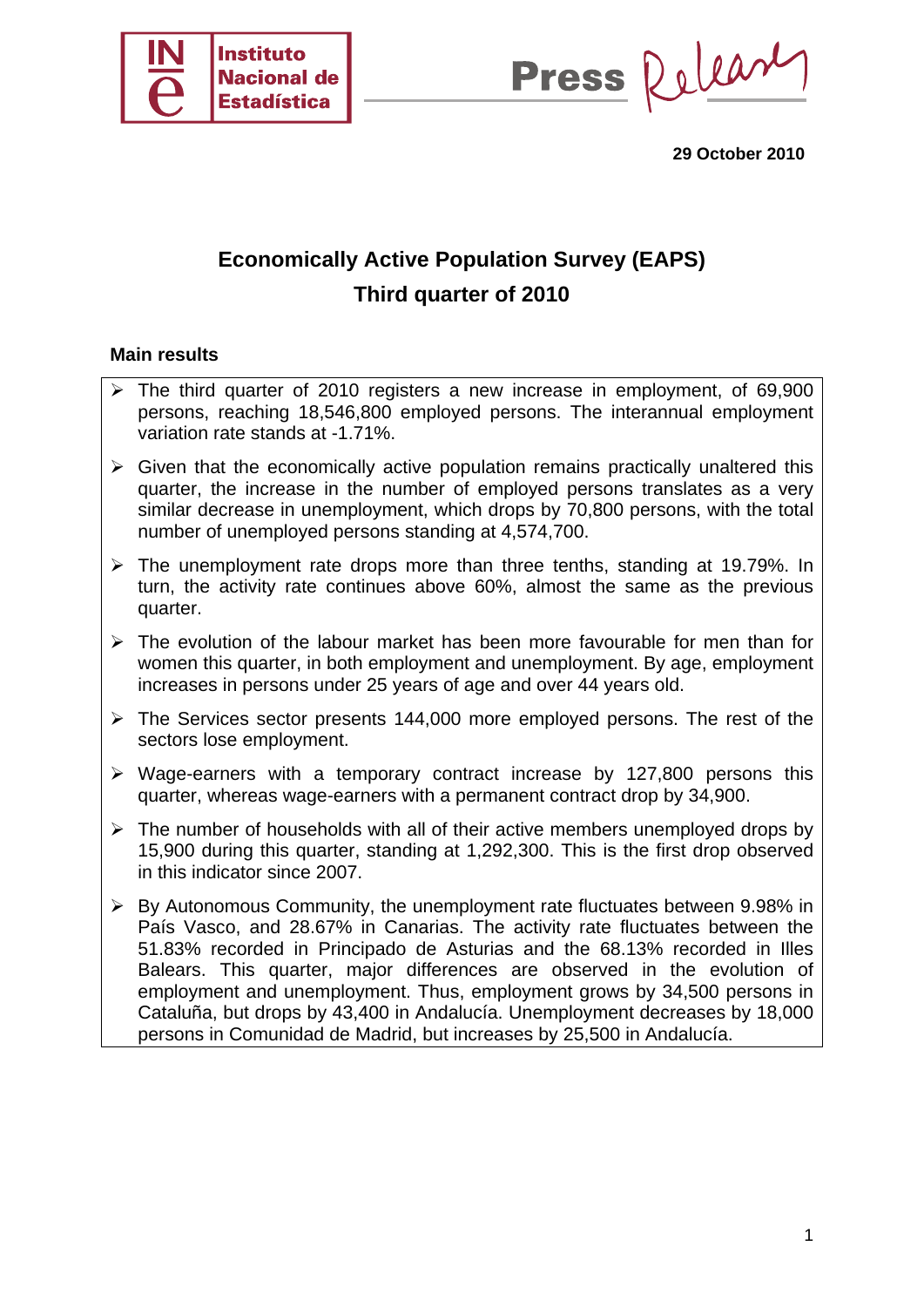#### **Economically active population and activity rate**

Press Relear

The growth of the active population observed in the second quarter did not continue in the third quarter. The number of active persons stood at 23,121,500 persons, practically the same figure as that recorded the previous quarter.

The activity rate continued to be above 60%. The female rate, continuing to rise, reached a new maximum (52.22%), even if it only rose three hundredths, as compared with the second quarter.

The distance between the activity rates of Spaniards and foreign nationals remained at nearly 20 points, in favour of the latter, this circumstance being explained by the different age structures of both populations.

#### **Employment**

Employment increased by 69,900 persons in the third quarter of the year, reaching 18,546,800. This was the second consecutive quarter recording an increase in employment since the year 2007.

The increase took place to a greater extent among men (42,200 more employed men) and the foreign population (45,500 more).

By age, the growth in employment was observed in persons under 25 years of age, on the one hand, and in persons 45 years old and over, on the other.

The *Services* sector was responsible for creating employment this quarter, with an increase of 144,000 employed persons. This increase compensated for the drop in the other three activity sectors (31,600 fewer persons employed in *Construction*, 18,300 in *Industry* and 24,100 in *Agriculture*).

By professional status, the decrease in self-employed work continued (18,500 fewer selfemployed persons), whereas the number of wage earners increased by 92,900. This last figure was the balance, with an increase of 127,800 wage earners with a temporary contract, and a drop of 34,900 with a permanent contract. The temporary employment rate rose, as a result, standing at 25.56%, which was 68 hundredths higher than the previous quarter.

Part-time employment dropped by 126,700 persons this quarter, whilst full-time employed persons increased by 196,600. The percentage of persons working part-time stood at 12.79%.

In interannual terms, the variation of employment was -1.71, this rate being 76 hundredths higher than that registered the previous quarter. In one year, employment dropped by 323,400 persons, 193,800 of whom were wage earners and 96,100 of whom had a temporary contract.

In contrast to what occurred during the quarter, a greater interannual destruction of employment was observed among men (237,100) than among women (86,300).

#### **Unemployment and unemployment rate**

Given that the economically active population remained stable, the increase in employment this quarter translated as an equivalent decrease in unemployment. The number of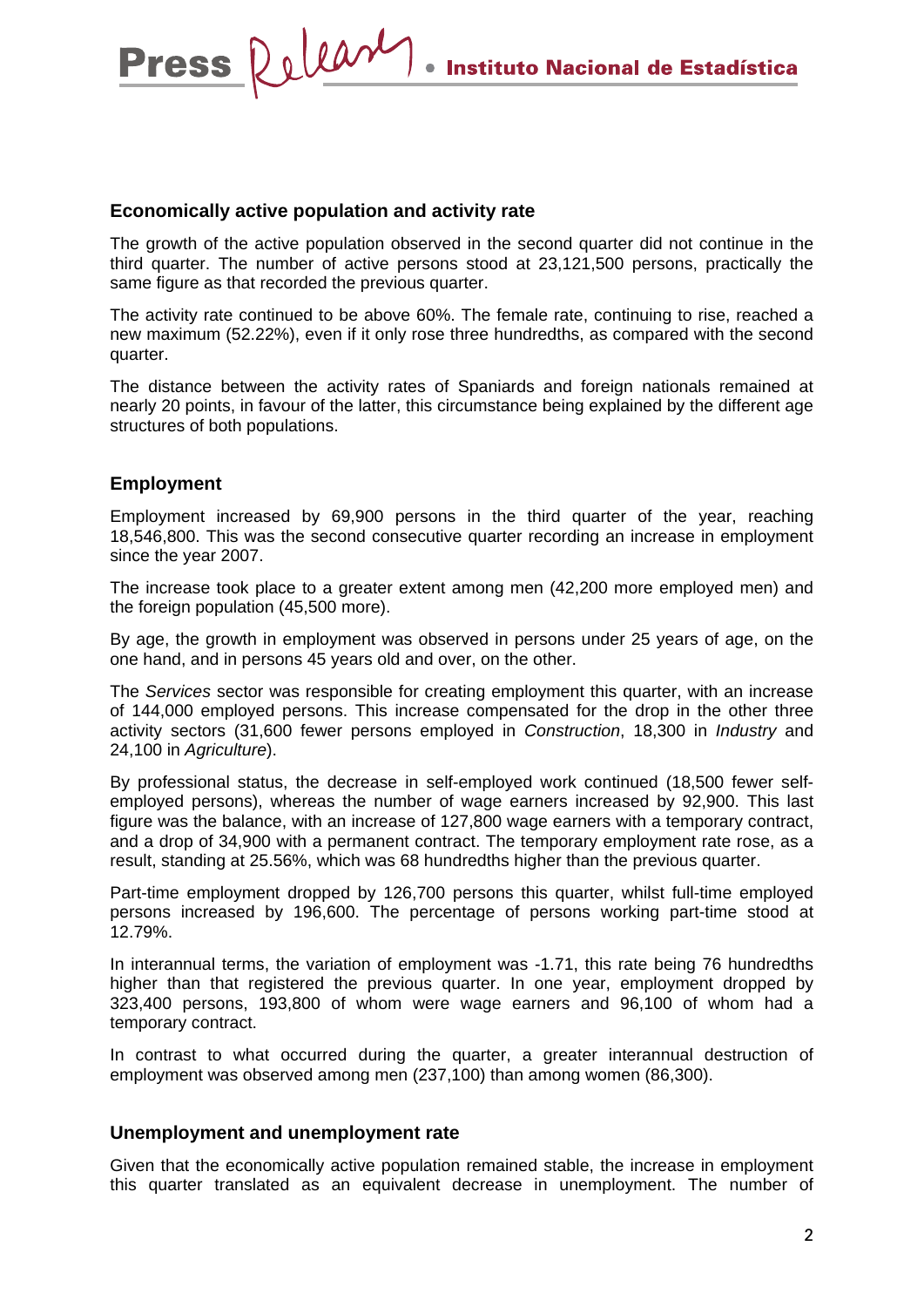unemployed persons decreased by 70,800, standing at 4,574,700. In the last 12 months, the total figure of unemployed persons increased by 451,400 persons.

The unemployment rate decreased more than three tenths, as compared with the second quarter, reaching 19.79%.

The decrease in unemployment affected men (57,800 fewer) to a greater extent than women (13,000). The male unemployment rate was 19.29% and the female rate was 20.40%. The composition of unemployment observed since the year 2008 thus remained, with relatively little distance between the male and female rates, and a greater number of unemployed men than unemployed women.

The decrease in unemployment affected both Spaniards and foreign nationals. The former with greater amounts in absolute terms (43,800 fewer unemployed Spaniards), though in relative terms, the quarterly evolution of foreign nationals was more favourable. Although the unemployment rate of the foreign population returned to below 30%, it was still 11 points higher than that of persons with Spanish nationality.

Unemployment was reduced in all of the sectors, and especially in *Construction* (66,500 fewer unemployed persons) and *Services* (57,100). However, the number of long-term unemployed persons - those who have been seeking employment for more than one year increased by 61,200 persons. Unemployment also increased among those persons looking for their first job. In the last 12 months, long-term unemployed persons presented the greatest rise (664,800 more), followed at a great distance by the remaining categories.

#### **Mobility as related to economic activity**

Press Relear

The probabilities of labour transition (mobility from one quarter to the next) showed a greater propensity towards changes with regard to economic activity. The probabilities that an employed or unemployed person this quarter was in the same situation the previous quarter were lower than those registered three months ago.

#### **Households**

The number of households in which all of the active members were unemployed experienced a drop for the first time in three years. Specifically, it decreased by 15,900 households this quarter, now standing at 1,292,300. In parallel, the number of households in which all of the active members were employed increased by 84,600 households, in such a way that now there are 9,260,100.

In an interannual comparison, the evolution in both cases was unfavourable. Those households with all of the active members unemployed grew by 155,800 households, while those with all of the active members employed decreased by 277,300.

#### **Results by Autonomous Community**

The incorporation of new active persons in the labour market was especially significant in Cataluña and Galicia. These two Communities, together with Illes Balears, also registered the greatest increases in employment (more than 20,000 in all cases).

The greatest quarter-on-quarter drops in the number of active persons were recorded in Andalucía, Comunidad de Madrid and País Vasco.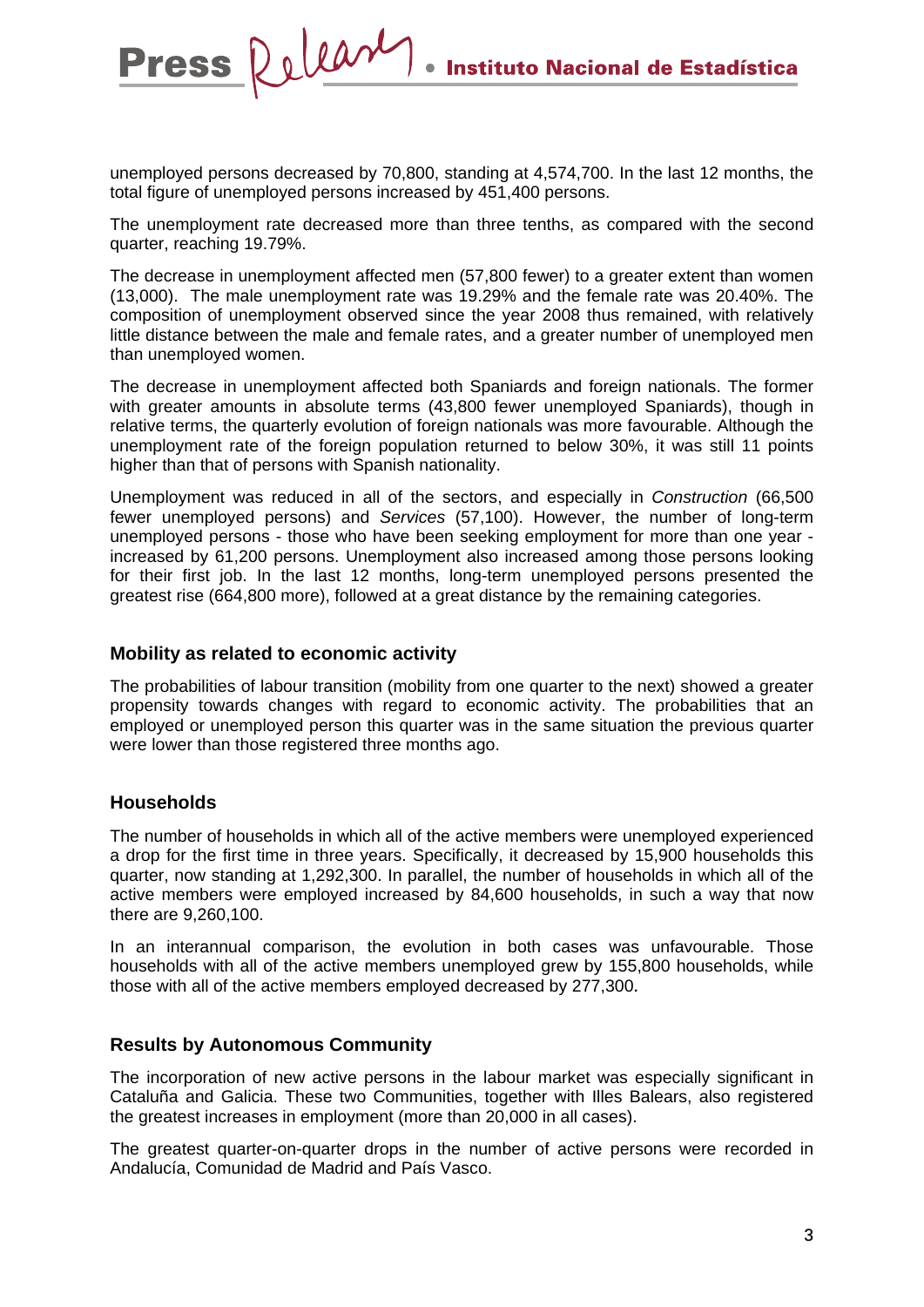País Vasco was the only Community that presented a positive variation in employment in the last twelve months, whereas during the same period, decreases in employment of more than 50,000 persons were registered in Comunitat Valenciana and Andalucía.

Andalucía and Región de Murica presented the most noteworthy quarterly increases in unemployment (more than 20,000 each). The most significant decreases took place in Comunidad de Madrid, Castilla-La Mancha and Illes Balears, all with more than 16,000 persons. In the last 12 months, all of the Autonomous Communities, except País Vasco, presented rises in unemployment.

País Vasco, Cantabria and Comunidad Foral de Navarra had unemployment rates under 13%. At the opposite end of the spectrum, Canarias and Andalucía presented unemployment rates that exceeded 28%. Activity rates fluctuated between the 68.13% recorded in Illes Balears and the 51.83% registered in Principado de Asturias.

#### **Results by province**

The provincial results summary of the EAPS may be accessed via the following link:

[http://www.ine.es/daco/daco42/daco4211/epapro0310\\_en.pd](http://www.ine.es/en/daco/daco42/daco4211/epapro0310_en.pdf)f

All of the provincial information from this survey may be accessed via the following links:

• In the INF hase database

Press Releary

[http://www.ine.es/jaxiBD/menu.do?L=1&divi=EPA&his=0&type=db](http://www.ine.es/jaxiBD/menu.do?L=0&divi=EPA&his=0&type=db) 

• In the TFMPUS database [http://www.ine.es/menu/redir/GSTConsul.shtml?divi=EPA&](http://www.ine.es/menu/redir/GSTConsul.shtml?divi=EPA)language=1

For further information see **INEbase-www.ine.es/en/welcome\_en.htm** All press releases at: **www.ine.es/en/prensa/prensa\_en.htm** 

**Press Office:** Telephone numbers: 91 583 93 63 / 94 08 – Fax: 91 583 90 87 - **gprensa@ine.es Information Area:** Telephone number: 91 583 91 00 – Fax: 91 583 91 58 **– www.ine.es/infoinees/infoine**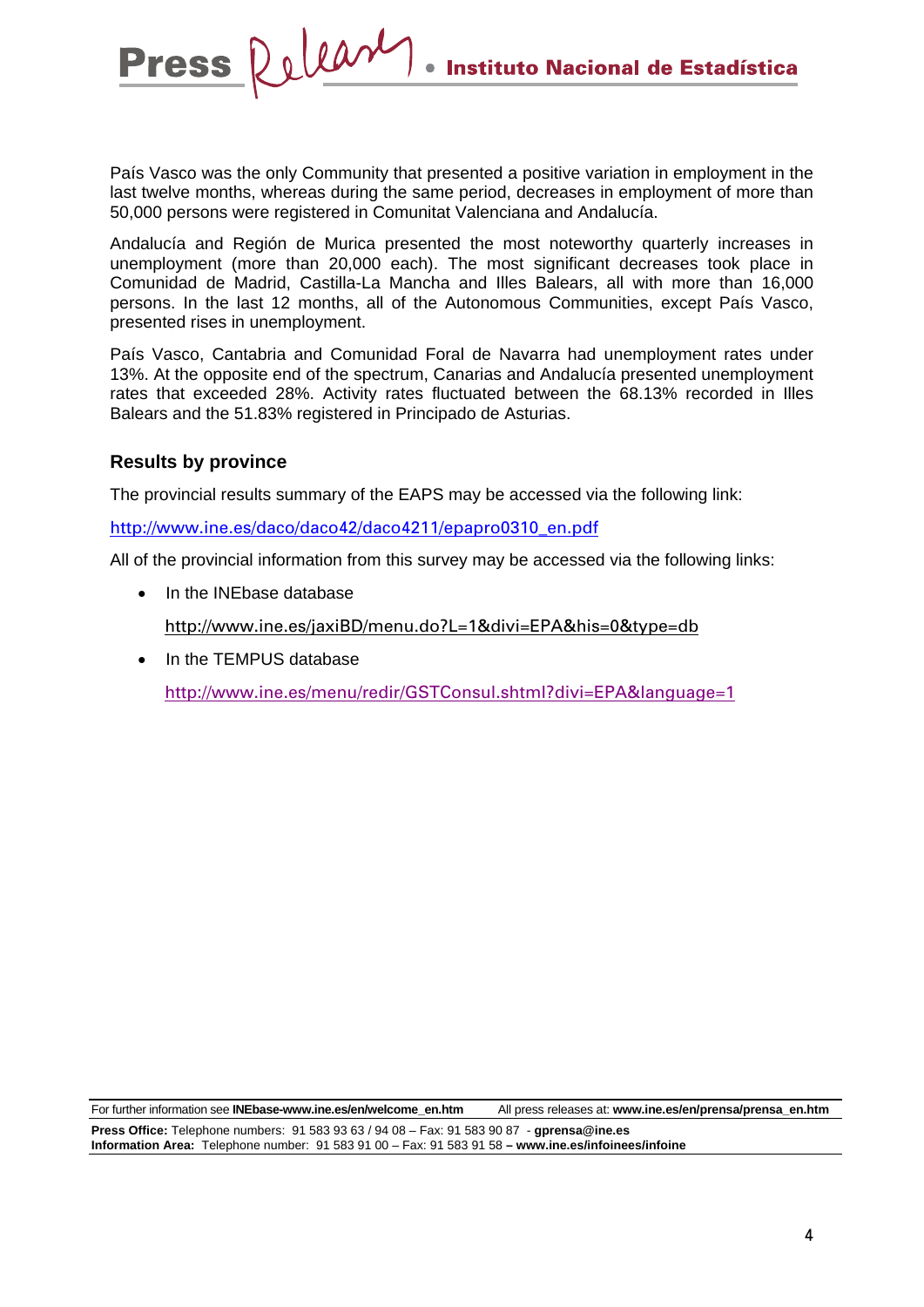## **Methodological note**

#### **General features**

The Economically Active Population Survey (EAPS) is a continuous, sample-based study aimed at family dwellings, and which has been conducted since 1964.

The additional sample collected by the *Galician Statistics Institute* (IGE) has been incorporated as of the third quarter of 2009, using the same fieldwork system and identical methodology to that of the INE. Therefore, apart from the 3,588 census sections that have made up the sample for the whole of Spain since 2005, we must take into account the 234 additional sections in the Autonomous Community of Galicia. Since the third quarter of 2009, the EAPS sample is made up of 3,822 census sections from the more than 30,000 census sections into which Spain is divided. An average of 18 households are surveyed in each one, except in the provinces of Barcelona, Madrid, Sevilla, Valencia and Zaragoza, where the number of households surveyed is 22. Thus, the sample size is approximately 65,000 dwellings, providing information on some 180,000 persons. The data is collected via personal and telephone interviews. The information is carefully filtered and computer-processed. Results are obtained within the month following the end of the reference quarter for the data.

## **Main definitions**

**Active persons:** persons aged 16 and over who, during the reference week (the week prior to that when the interview is held), supplied labour for the production of economic goods and services, or were available to do so and carried out actions to incorporate themselves into said production. They are subdivided into employed and unemployed persons.

**Employed persons:** persons aged 16 and over who, during the reference week, worked for at least one hour in exchange for payment (salary, wage, business benefit, etc.) in cash or in kind. Persons who, being employed, had been temporarily absent from their job due to illness, holidays, etc., are also considered employed persons.

Employed persons are classified, considering their professional status, as non-wage earners (employers, businesspersons without wage earners and independent workers, cooperative members, family assistance) and wage earners (public or private).

Considering the length of the working day, employed persons are classified as full-time and part-time employed persons. The usual working week may not be shorter than 30 hours in the first case, nor exceed 35 hours in the second.

Wage earners are classified as permanent and temporary. For the latter, the end of their contract or work relationship is set by means of objective conditions, such as the expiry of a certain period of time, the completion of a specific task, etc.

A significant category within employment is that of **time-related underemployment**, defined in the 16th International Labour Statisticians Conference (Geneva, 1998). The EAPS considers persons suffering time-related underemployment as employed persons who would like to work more hours, who are available to work more hours and whose effective working hours in the reference week are less than the number of hours usually worked by employed persons working full-time in the same branch of activity as that in which the underemployed person develops his/her main job.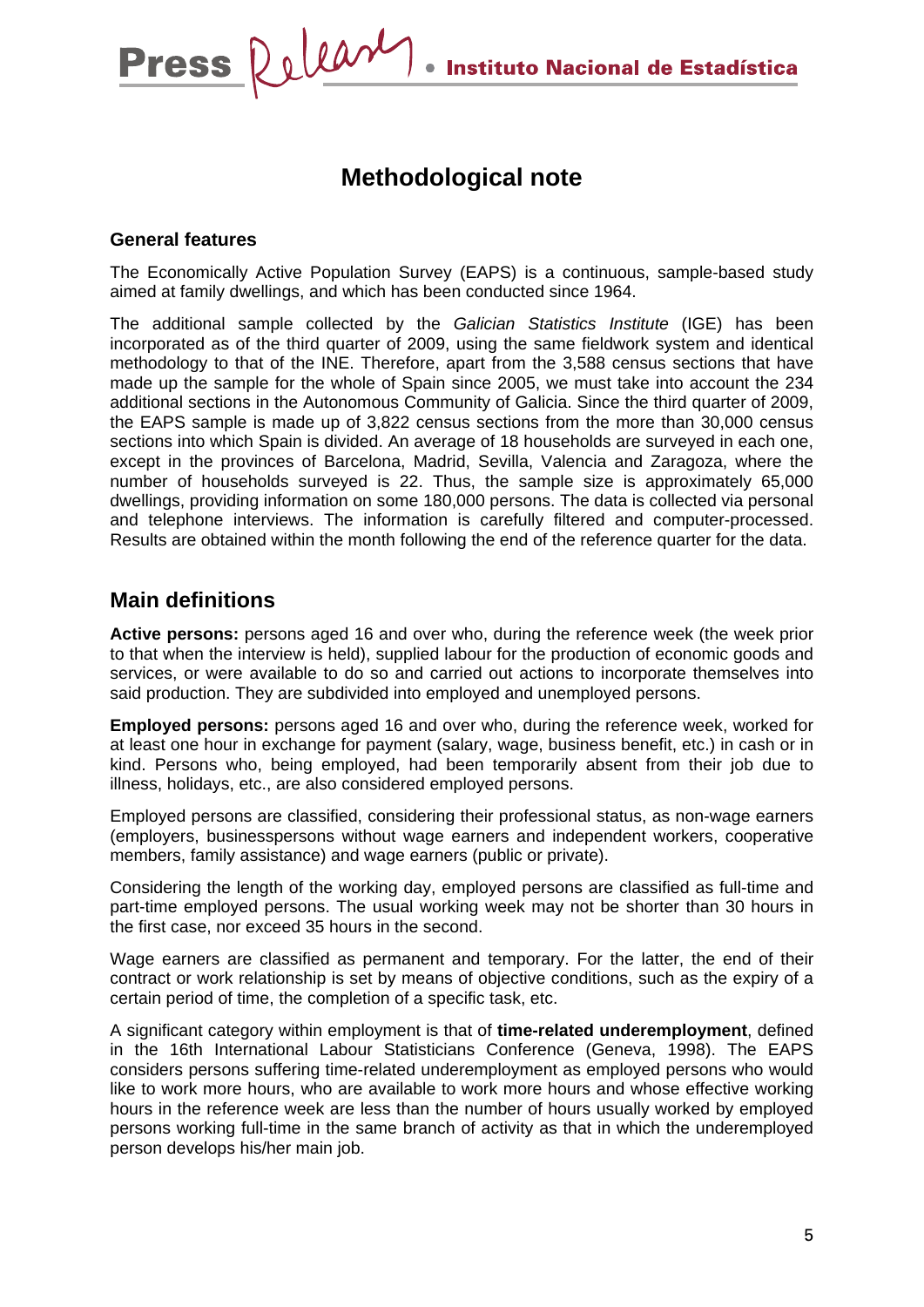**Unemployed persons:** persons aged 16 and over who, during the reference week, were jobless, available for work, and actively looking for a job. Persons who might have already found a job and are waiting to start are also considered to be unemployed, provided that they meet the first two conditions.

According to European Commission Regulation 1897/2000, the following are considered as active search methods in the four weeks prior to the interview:

−Being in contact with a public employment office for the purpose of finding work, whatever part they play in the initiative (the renewal of registration due to purely administrative reasons does not constitute active planning).

−Being in contact with a private office (temporary employment agency, specialised hiring agency, etc.) with the objective of finding work.

−Having sent an application directly to employers.

−Having searched via personal relations and trade unions, etc.

−Having advertised oneself or responded to newspaper advertisements.

−Having studied job vacancies.

−Having taken part in a test, public exam or interview in the framework of a contracting procedure.

−Having looked for land, premises or material.

−Having taken steps to obtain permits, licences or financial resources.

**Inactive persons:** persons aged 16 years old and over not included in any of the above categories.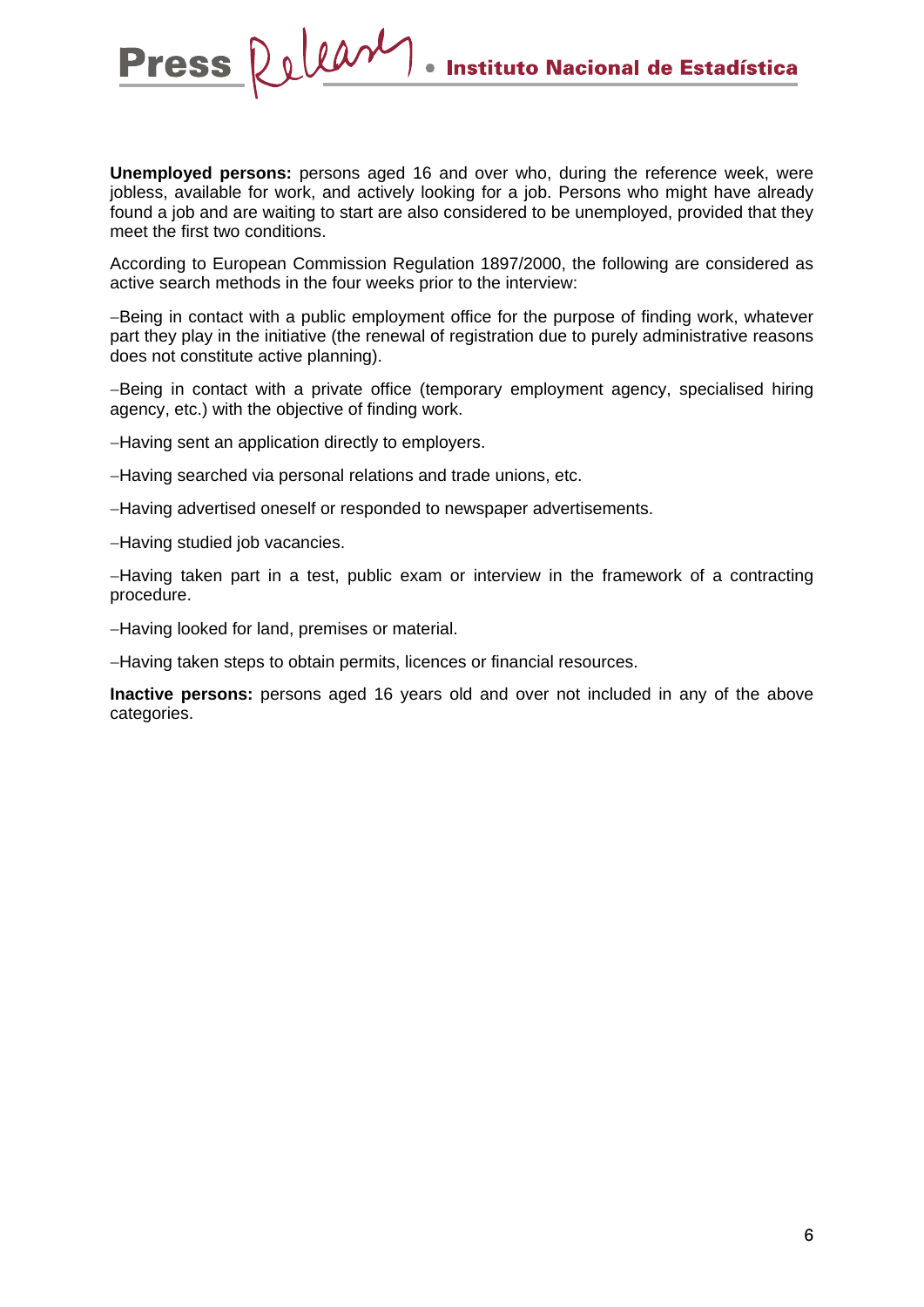## **Economically Active Population Survey Third Quarter 2010**

| <b>National results</b>                                       |          |                  |            |                        | (Continues) |  |
|---------------------------------------------------------------|----------|------------------|------------|------------------------|-------------|--|
|                                                               | Current  | Variation on     |            | Variation on same      |             |  |
|                                                               | quarter  | previous quarter |            | quarter, previous year |             |  |
|                                                               |          | Difference       | Percentage | Difference             | Percentage  |  |
|                                                               |          |                  |            |                        |             |  |
| 1. Population aged 16 years and over by sex and labour status |          |                  |            |                        |             |  |
| <b>BOTH SEXES</b>                                             |          |                  |            |                        |             |  |
| Population aged 16 years and over                             | 38,485.4 | 17.7             | 0.05       | 43.0                   | 0.11        |  |
| Active population                                             | 23,121.5 | $-0.8$           | 0.00       | 128.0                  | 0.56        |  |
| - Employed                                                    | 18,546.8 | 69.9             | 0.38       | $-323.4$               | $-1.71$     |  |
| - Unemployed                                                  | 4,574.7  | $-70.8$          | $-1.52$    | 451.4                  | 10.95       |  |
| Inactive                                                      | 15,363.9 | 18.5             | 0.12       | $-85.0$                | $-0.55$     |  |
| Activity rate                                                 | 60.08    | $-0.03$          |            | 0.27                   |             |  |
| Unemployment rate                                             | 19.79    | $-0.31$          |            | 1.85                   |             |  |
| Population aged 16 to 64 years                                | 30,817.8 | $-15.0$          | $-0.05$    | $-85.8$                | $-0.28$     |  |
| Activity rate (16-64)                                         | 74.53    | 0.05             |            | 0.61                   |             |  |
| Unemployment rate (16-64)                                     | 19.90    | $-0.30$          |            | 1.86                   |             |  |
| Employment rate (16-64)                                       | 59.69    | 0.27             |            | $-0.89$                |             |  |
| <b>MALES</b>                                                  |          |                  |            |                        |             |  |
| Population aged 16 years and over                             | 18,827.9 | 0.4              | 0.00       | $-27.5$                | $-0.15$     |  |
| Active population                                             | 12,856.3 | $-15.6$          | $-0.12$    | $-47.8$                | $-0.37$     |  |
| - Employed                                                    | 10,376.2 | 42.2             | 0.41       | $-237.1$               | $-2.23$     |  |
| - Unemployed                                                  | 2,480.2  | $-57.8$          | $-2.28$    | 189.3                  | 8.26        |  |
| Inactive                                                      | 5,971.5  | 15.9             | 0.27       | 20.4                   | 0.34        |  |
| Activity rate                                                 | 68.28    | $-0.08$          |            | $-0.15$                |             |  |
| Unemployment rate                                             | 19.29    | $-0.43$          |            | 1.54                   |             |  |
| Population aged 16 to 64 years                                | 15,540.6 | $-14.8$          | $-0.10$    | $-86.6$                | $-0.55$     |  |
| Activity rate (16-64)                                         | 82.15    | $-0.01$          |            | 0.17                   |             |  |
| Unemployment rate (16-64)                                     | 19.40    | $-0.42$          |            | 1.53                   |             |  |
| Employment rate (16-64)                                       | 66.21    | 0.34             |            | $-1.12$                |             |  |
| <b>FEMALES</b>                                                |          |                  |            |                        |             |  |
| Population aged 16 years and over                             | 19,657.6 | 17.3             | 0.09       | 70.4                   | 0.36        |  |
| Active population                                             | 10,265.2 | 14.7             | 0.14       | 175.8                  | 1.74        |  |
| - Employed                                                    | 8,170.6  | 27.7             | 0.34       | $-86.3$                | $-1.05$     |  |
| - Unemployed                                                  | 2,094.6  | $-13.0$          | $-0.62$    | 262.1                  | 14.30       |  |
| Inactive                                                      | 9,392.4  | 2.6              | 0.03       | $-105.4$               | $-1.11$     |  |
| Activity rate                                                 | 52.22    | 0.03             |            | 0.71                   |             |  |
| Unemployment rate                                             | 20.40    | $-0.16$          |            | 2.24                   |             |  |
| Population aged 16 to 64 years                                | 15,277.2 | $-0.2$           | 0.00       | 0.8                    | 0.01        |  |
| Activity rate (16-64)                                         | 66.77    | 0.13             |            | 1.11                   |             |  |
| Unemployment rate (16-64)                                     | 20.53    | $-0.16$          |            | 2.27                   |             |  |
| Employment rate (16-64)                                       | 53.07    | 0.21             |            | $-0.61$                |             |  |

#### **2. Spanish population<sup>1</sup> aged 16 years and over by labour status**

| SPANISH POPULATION AGED 16 YEARS AND OVER | 33.728.4 | 14.1    | 0.04                     | 62.8     | 0.19    |
|-------------------------------------------|----------|---------|--------------------------|----------|---------|
| Active population                         | 19.447.1 | $-19.3$ | $-0.10$                  | 112.4    | 0.58    |
| - Employed                                | 15.950.8 | 24.4    | 0.15                     | $-267.2$ | $-1.65$ |
| - Unemployed                              | 3.496.3  | $-43.8$ | $-1.24$                  | 379.6    | 12.18   |
| Inactive                                  | 14.281.4 | 33.5    | 0.24                     | $-49.7$  | $-0.35$ |
| Activity rate                             | 57.66    | $-0.08$ |                          | 0.23     |         |
| Unemployment rate                         | 17.98    | $-0.21$ | $\overline{\phantom{a}}$ | 1.86     |         |

1 including dual nationality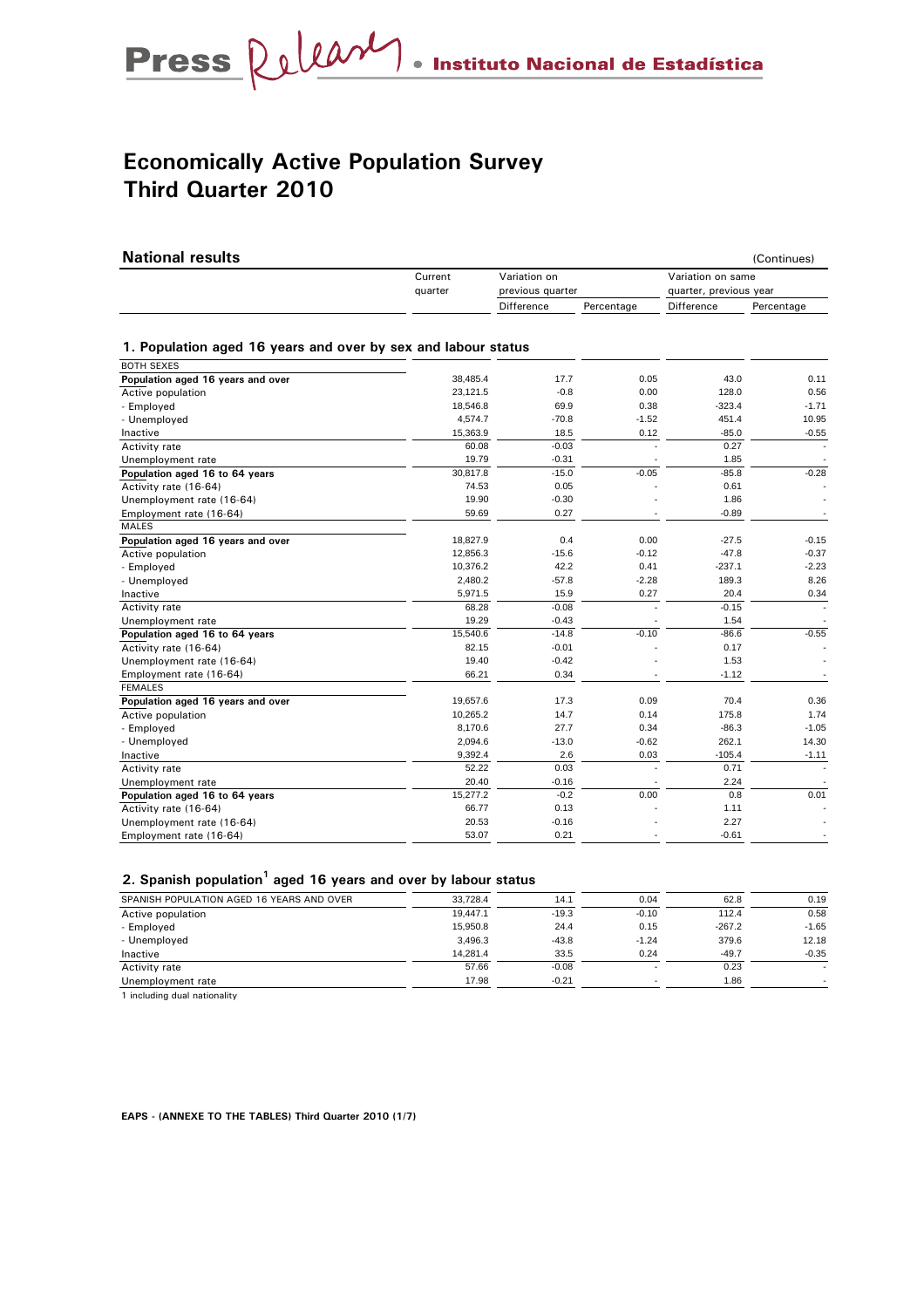# Press Relear . Instituto Nacional de Estadística

 $\sim$ 

| (Continuation)                                              |
|-------------------------------------------------------------|
| Variation on<br>Variation on same                           |
| previous quarter<br>quarter, previous year                  |
| <b>Difference</b><br>Difference<br>Percentage<br>Percentage |
|                                                             |

#### **3. Foreign population aged 16 years and over by labour status**

| FOREIGN POPULATION AGED 16 YEARS AND OVER | 4.757.0 | 3.5     | 0.07    | $-19.8$ | $-0.41$                  |
|-------------------------------------------|---------|---------|---------|---------|--------------------------|
| Active population                         | 3.674.4 | 18.5    | 0.51    | 15.6    | 0.43                     |
| - Employed                                | 2.596.0 | 45.5    | 1.78    | $-56.2$ | $-2.12$                  |
| - Unemployed                              | 1.078.4 | $-27.0$ | $-2.44$ | 71.8    | 7.13                     |
| Inactive                                  | 1,082.6 | $-15.0$ | $-1.37$ | $-35.4$ | $-3.16$                  |
| Activity rate                             | 77.24   | 0.33    | ۰.      | 0.65    | $\overline{\phantom{a}}$ |
| Unemployment rate                         | 29.35   | $-0.89$ |         | 1.84    |                          |
|                                           |         |         |         |         |                          |

#### **4. Employed by sex, age group and economic sector**

| <b>BOTH SEXES</b> | 18,546.8 | 69.9    | 0.38    | $-323.4$ | $-1.71$  |
|-------------------|----------|---------|---------|----------|----------|
| 16 to 19 years    | 162.0    | 7.2     | 4.67    | $-64.5$  | $-28.46$ |
| 20 to 24 years    | 1,090.8  | 45.7    | 4.38    | $-90.9$  | $-7.69$  |
| 25 to 29 years    | 2,131.1  | $-25.0$ | $-1.16$ | $-164.4$ | $-7.16$  |
| 30 to 34 years    | 2,854.8  | $-7.4$  | $-0.26$ | $-82.4$  | $-2.80$  |
| 35 to 39 years    | 2,843.1  | $-4.4$  | $-0.15$ | $-2.8$   | $-0.10$  |
| 40 to 44 years    | 2,633.2  | $-19.9$ | $-0.75$ | $-49.8$  | $-1.86$  |
| 45 to 49 years    | 2,445.5  | 20.3    | 0.84    | 18.9     | 0.78     |
| 50 to 54 years    | 2,033.6  | 32.6    | 1.63    | 76.3     | 3.90     |
| 55 and over       | 2,352.6  | 20.7    | 0.89    | 36.0     | 1.56     |
| <b>MALES</b>      | 10,376.2 | 42.2    | 0.41    | $-237.1$ | $-2.23$  |
| 16 to 19 years    | 96.1     | 2.2     | 2.38    | $-37.3$  | $-27.99$ |
| 20 to 24 years    | 567.4    | 20.4    | 3.73    | $-56.9$  | $-9.11$  |
| 25 to 29 years    | 1,106.9  | $-2.8$  | $-0.25$ | $-90.0$  | $-7.52$  |
| 30 to 34 years    | 1,564.9  | $-3.1$  | $-0.20$ | $-54.3$  | $-3.35$  |
| 35 to 39 years    | 1,605.6  | $-0.5$  | $-0.03$ | 16.0     | 1.00     |
| 40 to 44 years    | 1,483.6  | $-3.9$  | $-0.26$ | $-14.8$  | $-0.99$  |
| 45 to 49 years    | 1,370.6  | 10.8    | 0.79    | $-1.6$   | $-0.12$  |
| 50 to 54 years    | 1,153.0  | 14.6    | 1.28    | 11.4     | 1.00     |
| 55 and over       | 1,428.2  | 4.5     | 0.32    | $-9.5$   | $-0.66$  |
| <b>FEMALES</b>    | 8,170.6  | 27.7    | 0.34    | $-86.3$  | $-1.05$  |
| 16 to 19 years    | 66.0     | 5.0     | 8.21    | $-27.1$  | $-29.13$ |
| 20 to 24 years    | 523.5    | 25.4    | 5.09    | $-34.0$  | $-6.10$  |
| 25 to 29 years    | 1,024.2  | $-22.2$ | $-2.12$ | $-74.4$  | $-6.77$  |
| 30 to 34 years    | 1,289.9  | $-4.3$  | $-0.33$ | $-28.1$  | $-2.13$  |
| 35 to 39 years    | 1,237.5  | $-3.8$  | $-0.31$ | $-18.8$  | $-1.49$  |
| 40 to 44 years    | 1,149.6  | $-16.0$ | $-1.37$ | $-35.0$  | $-2.95$  |
| 45 to 49 years    | 1,075.0  | 9.5     | 0.89    | 20.5     | 1.94     |
| 50 to 54 years    | 880.6    | 18.0    | 2.08    | 65.0     | 7.97     |
| 55 and over       | 924.4    | 16.2    | 1.78    | 45.5     | 5.18     |
| TOTAL EMPLOYED    | 18,546.8 | 69.9    | 0.38    | $-323.4$ | $-1.71$  |
| Agriculture       | 754.0    | $-24.1$ | $-3.10$ | 16.9     | 2.29     |
| Industry          | 2,600.6  | $-18.3$ | $-0.70$ | $-119.0$ | $-4.38$  |
| Construction      | 1,668.1  | $-31.6$ | $-1.86$ | $-182.3$ | $-9.85$  |
| Services          | 13,524.1 | 144.0   | 1.08    | $-39.0$  | $-0.29$  |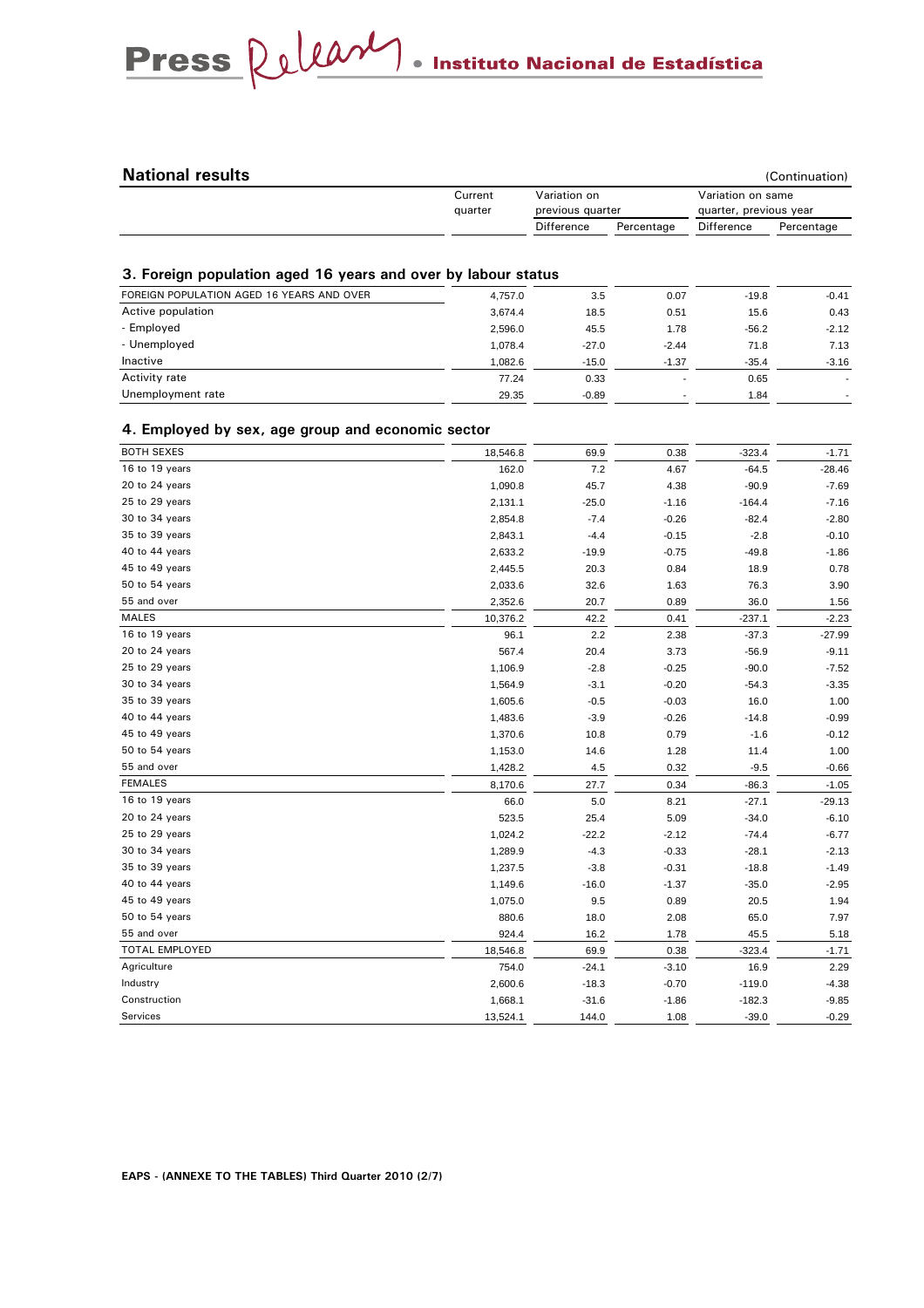#### **National results**

|  | (Continuation) |  |
|--|----------------|--|
|  |                |  |

| Current | Variation on<br>previous quarter |            | Variation on same      |            |
|---------|----------------------------------|------------|------------------------|------------|
| quarter |                                  |            | quarter, previous year |            |
|         | Difference                       | Percentage | <b>Difference</b>      | Percentage |

#### **5. Employed by professional status, type of contract and**

| working hours             |          |          |          |          |          |
|---------------------------|----------|----------|----------|----------|----------|
| <b>TOTAL EMPLOYED</b>     | 18,546.8 | 69.9     | 0.38     | $-323.4$ | $-1.71$  |
| Self-employed workers     | 3.085.4  | $-18.5$  | $-0.60$  | $-124.1$ | $-3.87$  |
| - Employers               | 1,008.0  | $-28.6$  | $-2.76$  | $-53.6$  | $-5.05$  |
| - Independent workers     | 1,896.8  | 11.7     | 0.62     | $-37.0$  | $-1.91$  |
| - Cooperatives members    | 30.8     | 0.9      | 2.90     | $-3.3$   | $-9.63$  |
| - Family workers          | 149.8    | $-2.4$   | $-1.58$  | $-30.2$  | $-16.79$ |
| Employees                 | 15,456.3 | 92.9     | 0.60     | $-193.8$ | $-1.24$  |
| - With a permanent job    | 11,506.5 | $-34.9$  | $-0.30$  | $-97.7$  | $-0.84$  |
| - With a temporary job    | 3,949.9  | 127.8    | 3.34     | $-96.1$  | $-2.38$  |
| Others                    | 5.0      | $-4.5$   | $-47.14$ | $-5.4$   | $-51.91$ |
| <b>FULL-TIME EMPLOYED</b> | 16.174.8 | 196.6    | 1.23     | $-379.2$ | $-2.29$  |
| Males                     | 9,831.9  | 65.9     | 0.67     | $-281.2$ | $-2.78$  |
| Females                   | 6,342.9  | 130.7    | 2.10     | $-98.0$  | $-1.52$  |
| PART-TIME EMPLOYED        | 2,371.9  | $-126.7$ | $-5.07$  | 55.8     | 2.41     |
| Males                     | 544.2    | $-23.7$  | $-4.17$  | 44.1     | 8.82     |
| Females                   | 1,827.7  | $-103.0$ | $-5.34$  | 11.7     | 0.64     |

#### **6. Unemployed by sex, age group, and economic sector**

| BOTH SEXES                          | 4,574.7 | $-70.8$ | $-1.52$  | 451.4    | 10.95    |
|-------------------------------------|---------|---------|----------|----------|----------|
| 16 to 19 years                      | 242.3   | $-13.5$ | $-5.27$  | $-16.9$  | $-6.52$  |
| 20 to 24 years                      | 618.5   | 3.2     | 0.52     | $-8.0$   | $-1.28$  |
| 25 to 54 years                      | 3,348.1 | $-65.2$ | $-1.91$  | 413.7    | 14.10    |
| 55 and over                         | 365.8   | 4.8     | 1.32     | 62.7     | 20.67    |
| <b>MALES</b>                        | 2,480.2 | $-57.8$ | $-2.28$  | 189.3    | 8.26     |
| 16 to 19 years                      | 137.1   | $-9.1$  | $-6.22$  | $-14.6$  | $-9.62$  |
| 20 to 24 years                      | 333.6   | $-12.7$ | $-3.67$  | $-6.9$   | $-2.03$  |
| 25 to 54 years                      | 1,780.3 | $-36.8$ | $-2.02$  | 156.8    | 9.66     |
| 55 and over                         | 229.1   | 0.8     | 0.35     | 54.0     | 30.81    |
| <b>FEMALES</b>                      | 2,094.6 | $-13.0$ | $-0.62$  | 262.1    | 14.30    |
| 16 to 19 years                      | 105.2   | $-4.4$  | $-4.01$  | $-2.3$   | $-2.15$  |
| 20 to 24 years                      | 284.8   | 15.9    | 5.92     | $-1.1$   | $-0.40$  |
| 25 to 54 years                      | 1,567.8 | $-28.4$ | $-1.78$  | 256.9    | 19.60    |
| 55 and over                         | 136.7   | 4.0     | 2.98     | 8.7      | 6.79     |
| <b>TOTAL UNEMPLOYED</b>             | 4,574.7 | $-70.8$ | $-1.52$  | 451.4    | 10.95    |
| Agriculture                         | 232.2   | $-3.4$  | $-1.43$  | 17.1     | 7.97     |
| Industry                            | 245.2   | $-21.6$ | $-8.11$  | $-114.5$ | $-31.84$ |
| Construction                        | 461.1   | $-66.5$ | $-12.60$ | $-160.9$ | $-25.87$ |
| Services                            | 1,385.7 | $-57.1$ | $-3.96$  | $-19.0$  | $-1.35$  |
| Lost their job more than 1 year ago | 1,872.0 | 61.2    | 3.38     | 664.8    | 55.06    |
| First job seekers                   | 378.4   | 16.6    | 4.59     | 64.0     | 20.35    |
|                                     |         |         |          |          |          |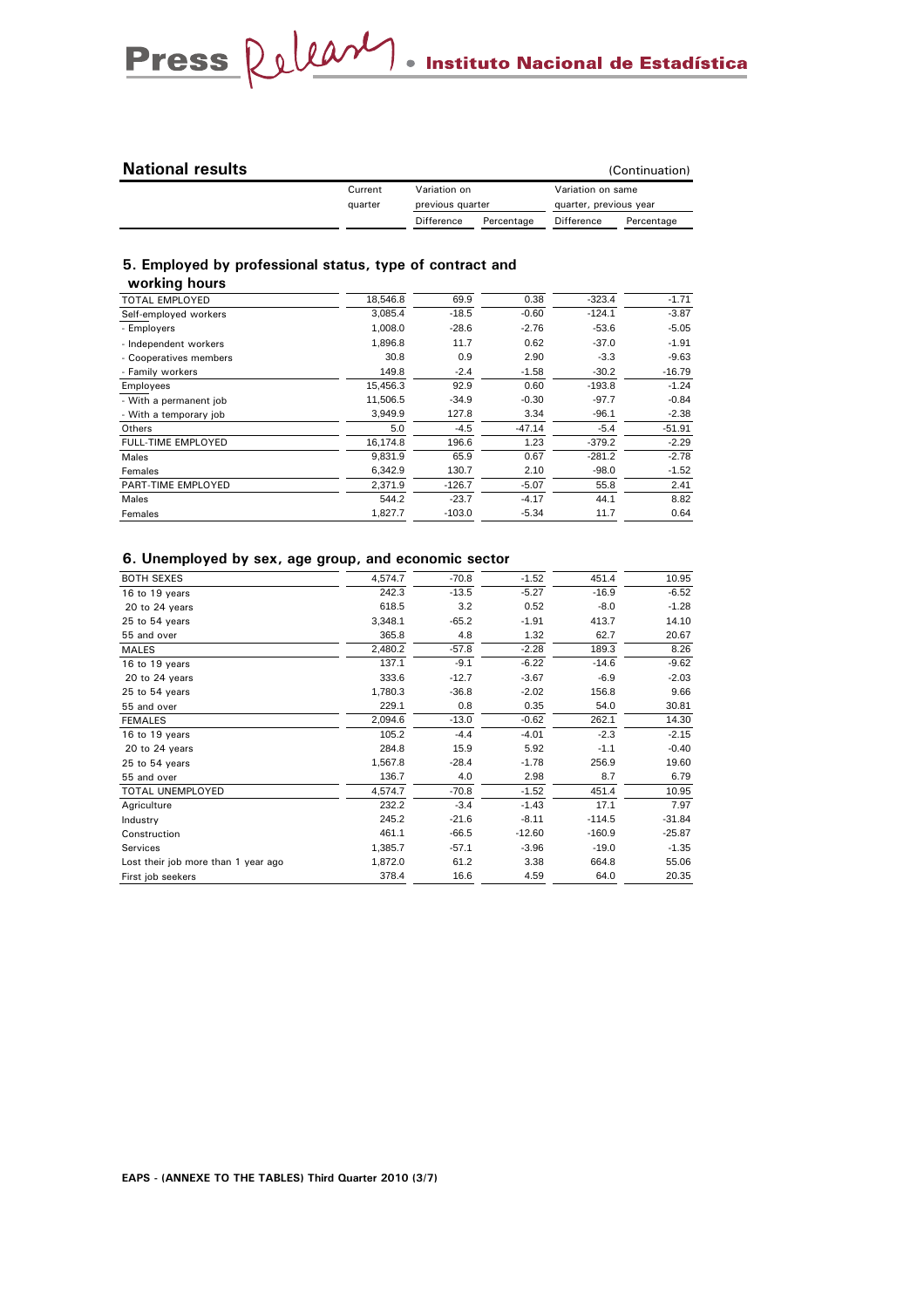| <b>National results</b> |              |                  |            | (Conclusion)           |  |
|-------------------------|--------------|------------------|------------|------------------------|--|
| Current                 | Variation on | previous quarter |            | Variation on same      |  |
| quarter                 |              |                  |            | quarter, previous year |  |
|                         | Difference   | Percentage       | Difference | Percentage             |  |

#### **7. Unemployment rate by relationship with the reference person**

| <b>TOTAL</b>      | 19.79 | $-0.31$ | $\overline{\phantom{a}}$ | 1.85 |  |
|-------------------|-------|---------|--------------------------|------|--|
| Reference person  | 16.11 | $-0.48$ |                          | 1.44 |  |
| Spouse or partner | 16.78 | $-0.03$ |                          | 2.04 |  |
| Child             | 31.67 | $-0.44$ |                          | 2.53 |  |
| Other relatives   | 27.38 | $-0.43$ |                          | 4.48 |  |
| Unrelated persons | 19.27 | $-0.59$ | $\overline{\phantom{a}}$ | 0.63 |  |
|                   |       |         |                          |      |  |

#### **8. Household data**

| <b>TOTAL HOUSEHOLDS</b>                    | 17.199.6 | 71.8    | 0.42    | 83.7     | 0.49    |
|--------------------------------------------|----------|---------|---------|----------|---------|
| Households with at least one active member | 12.924.9 | 21.3    | 0.17    | 58.2     | 0.45    |
| - All member employed                      | 9.260.1  | 84.6    | 0.92    | $-277.3$ | $-2.91$ |
| - All member unemploved                    | 1.292.3  | $-15.9$ | $-1.22$ | 155.8    | 13.71   |
| Households without any active population   | 4.274.7  | 50.5    | 1.20    | 25.5     | 0.60    |

#### **Mobility according to activity in current and**

#### **previous quarter**

| Classification in previous quarter |        |          | Classification in current quarter |          |  |  |
|------------------------------------|--------|----------|-----------------------------------|----------|--|--|
|                                    | Total  | Employed | Unemployed                        | Inactive |  |  |
| <b>BOTH SEXES</b>                  |        |          |                                   |          |  |  |
| Total                              | 100.00 | 100.00   | 100.00                            | 100.00   |  |  |
| Employed                           | 48.01  | 92.23    | 18.28                             | 3.83     |  |  |
| Unemployed                         | 11.53  | 5.02     | 62.68                             | 4.70     |  |  |
| Inactive                           | 40.46  | 2.75     | 19.04                             | 91.48    |  |  |
| <b>MALES</b>                       |        |          |                                   |          |  |  |
| Total                              | 100.00 | 100.00   | 100.00                            | 100.00   |  |  |
| Employed                           | 55.16  | 93.12    | 19.01                             | 3.88     |  |  |
| Unemployed                         | 12.72  | 5.00     | 67.19                             | 4.51     |  |  |
| Inactive                           | 32.11  | 1.88     | 13.80                             | 91.61    |  |  |
| <b>FEMALES</b>                     |        |          |                                   |          |  |  |
| Total                              | 100.00 | 100.00   | 100.00                            | 100.00   |  |  |
| Employed                           | 41.20  | 91.10    | 17.44                             | 3.79     |  |  |
| Unemployed                         | 10.39  | 5.04     | 57.44                             | 4.82     |  |  |
| Inactive                           | 48.42  | 3.86     | 25.12                             | 91.39    |  |  |

Grossing up factors of current quarter (forward analysis)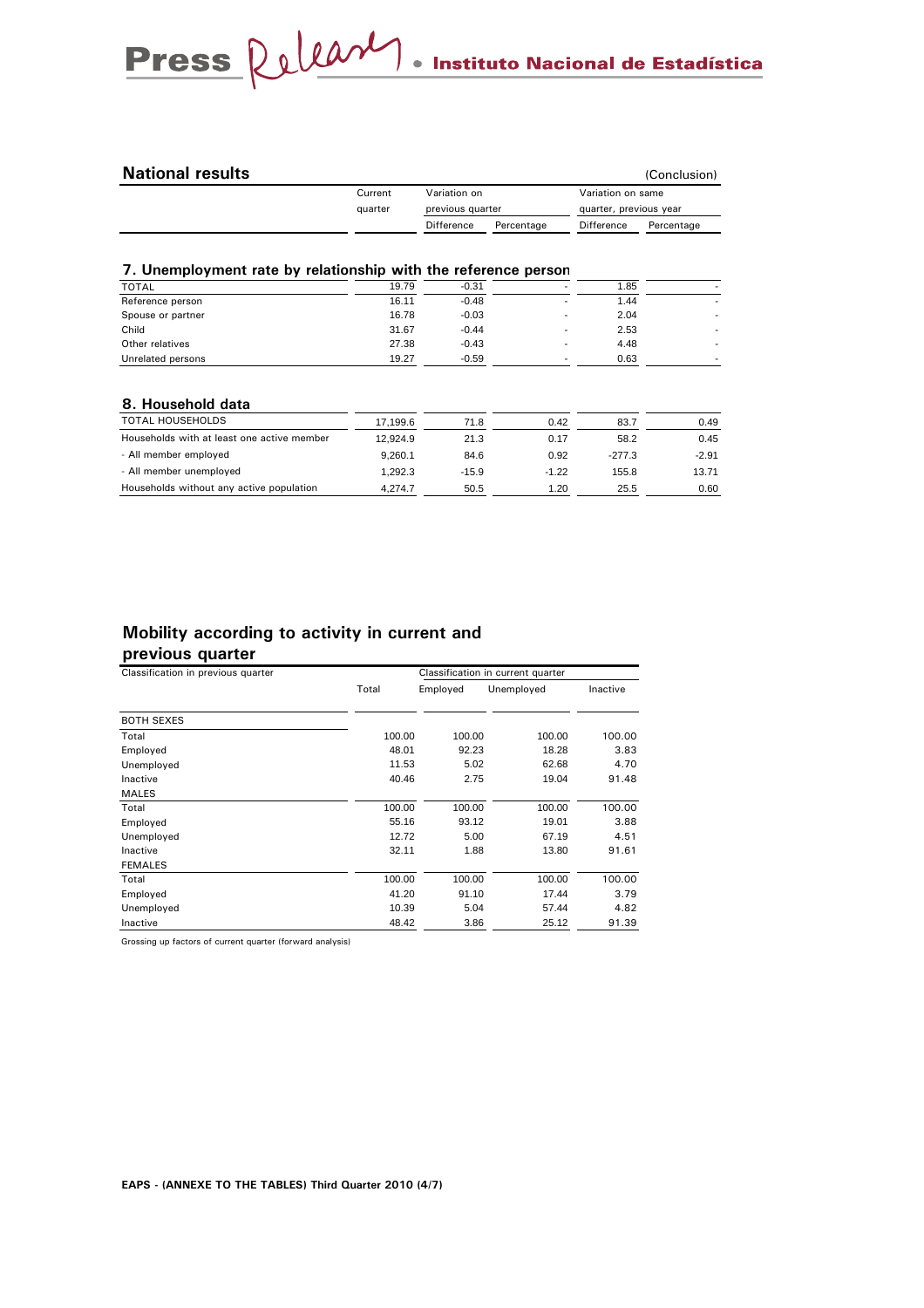### **Results by Autonomous Communities Continues** (Continues)

| Current | Variation on             |  | Variation on same      |            |  |
|---------|--------------------------|--|------------------------|------------|--|
| auarter | previous quarter         |  | quarter, previous year |            |  |
|         | Difference<br>Percentage |  | Difference             | Percentage |  |

#### **1. Population aged 16 years and over**

| <b>TOTAL</b>                 | 38,485.4 | 17.7   | 0.05    | 43.0    | 0.11    |
|------------------------------|----------|--------|---------|---------|---------|
| Andalucía                    | 6,764.9  | 8.2    | 0.12    | 43.9    | 0.65    |
| Aragón                       | 1,110.3  | $-0.7$ | $-0.07$ | $-9.1$  | $-0.81$ |
| Asturias (Principado de)     | 930.6    | $-1.0$ | $-0.10$ | $-2.4$  | $-0.25$ |
| Balears (Illes)              | 896.2    | 3.8    | 0.42    | 4.1     | 0.46    |
| Canarias                     | 1,745.2  | 3.5    | 0.20    | 8.4     | 0.49    |
| Cantabria                    | 495.2    | 0.0    | 0.01    | $-0.6$  | $-0.12$ |
| Castilla y León              | 2,147.9  | $-1.9$ | $-0.09$ | $-16.2$ | $-0.75$ |
| Castilla-La Mancha           | 1,700.7  | 2.6    | 0.16    | $-0.5$  | $-0.03$ |
| Cataluña                     | 6,078.1  | 5.1    | 0.08    | 9.2     | 0.15    |
| Comunitat Valenciana         | 4,165.8  | 0.2    | 0.01    | $-29.6$ | $-0.71$ |
| Extremadura                  | 906.5    | 0.2    | 0.02    | 2.2     | 0.24    |
| Galicia                      | 2,383.2  | 0.0    | 0.00    | $-2.1$  | $-0.09$ |
| Madrid (Comunidad de)        | 5,260.9  | $-1.7$ | $-0.03$ | 27.6    | 0.53    |
| Murcia (Región de)           | 1,187.4  | 0.4    | 0.03    | 8.2     | 0.69    |
| Navarra (Comunidad Foral de) | 513.1    | 0.3    | 0.06    | 1.4     | 0.27    |
| País Vasco                   | 1,820.6  | $-1.6$ | $-0.09$ | $-3.2$  | $-0.17$ |
| Rioja (La)                   | 263.8    | $-0.5$ | $-0.20$ | $-3.1$  | $-1.15$ |
| Ceuta                        | 59.3     | 0.3    | 0.45    | 2.1     | 3.75    |
| Melilla                      | 55.8     | 0.5    | 0.85    | 2.7     | 5.01    |

#### **2. Active population**

| TOTAL                        | 23,121.5 | $-0.8$  | 0.00    | 128.0   | 0.56    |
|------------------------------|----------|---------|---------|---------|---------|
| Andalucía                    | 3,956.3  | $-17.9$ | $-0.45$ | 77.6    | 2.00    |
| Aragón                       | 640.1    | $-5.2$  | $-0.81$ | $-20.3$ | $-3.07$ |
| Asturias (Principado de)     | 482.3    | 2.2     | 0.46    | $-2.5$  | $-0.52$ |
| Balears (Illes)              | 610.5    | 5.3     | 0.87    | 3.5     | 0.57    |
| Canarias                     | 1,082.1  | 5.8     | 0.54    | $-0.4$  | $-0.04$ |
| Cantabria                    | 274.7    | $-5.5$  | $-1.95$ | $-7.7$  | $-2.71$ |
| Castilla y León              | 1,195.0  | 6.0     | 0.51    | 15.2    | 1.29    |
| Castilla-La Mancha           | 977.9    | $-3.6$  | $-0.37$ | $-3.6$  | $-0.37$ |
| Cataluña                     | 3,845.5  | 27.8    | 0.73    | 39.1    | 1.03    |
| Comunitat Valenciana         | 2,516.0  | $-8.7$  | $-0.34$ | $-53.7$ | $-2.09$ |
| Extremadura                  | 496.6    | $-4.2$  | $-0.84$ | 9.8     | 2.01    |
| Galicia                      | 1,314.0  | 18.6    | 1.43    | 0.7     | 0.06    |
| Madrid (Comunidad de)        | 3,416.0  | $-16.1$ | $-0.47$ | 50.7    | 1.51    |
| Murcia (Región de)           | 740.2    | 5.6     | 0.76    | 18.1    | 2.51    |
| Navarra (Comunidad Foral de) | 308.7    | $-2.7$  | $-0.87$ | 0.3     | 0.10    |
| País Vasco                   | 1,045.3  | $-10.3$ | $-0.97$ | 0.2     | 0.01    |
| Rioja (La)                   | 159.1    | 2.2     | 1.39    | 0.1     | 0.06    |
| Ceuta                        | 31.9     | $-0.9$  | $-2.74$ | $-0.4$  | $-1.17$ |
| Melilla                      | 29.1     | 0.8     | 2.95    | 1.4     | 5.02    |

\* Data below 5000 are subject to strong variations, due to sampling error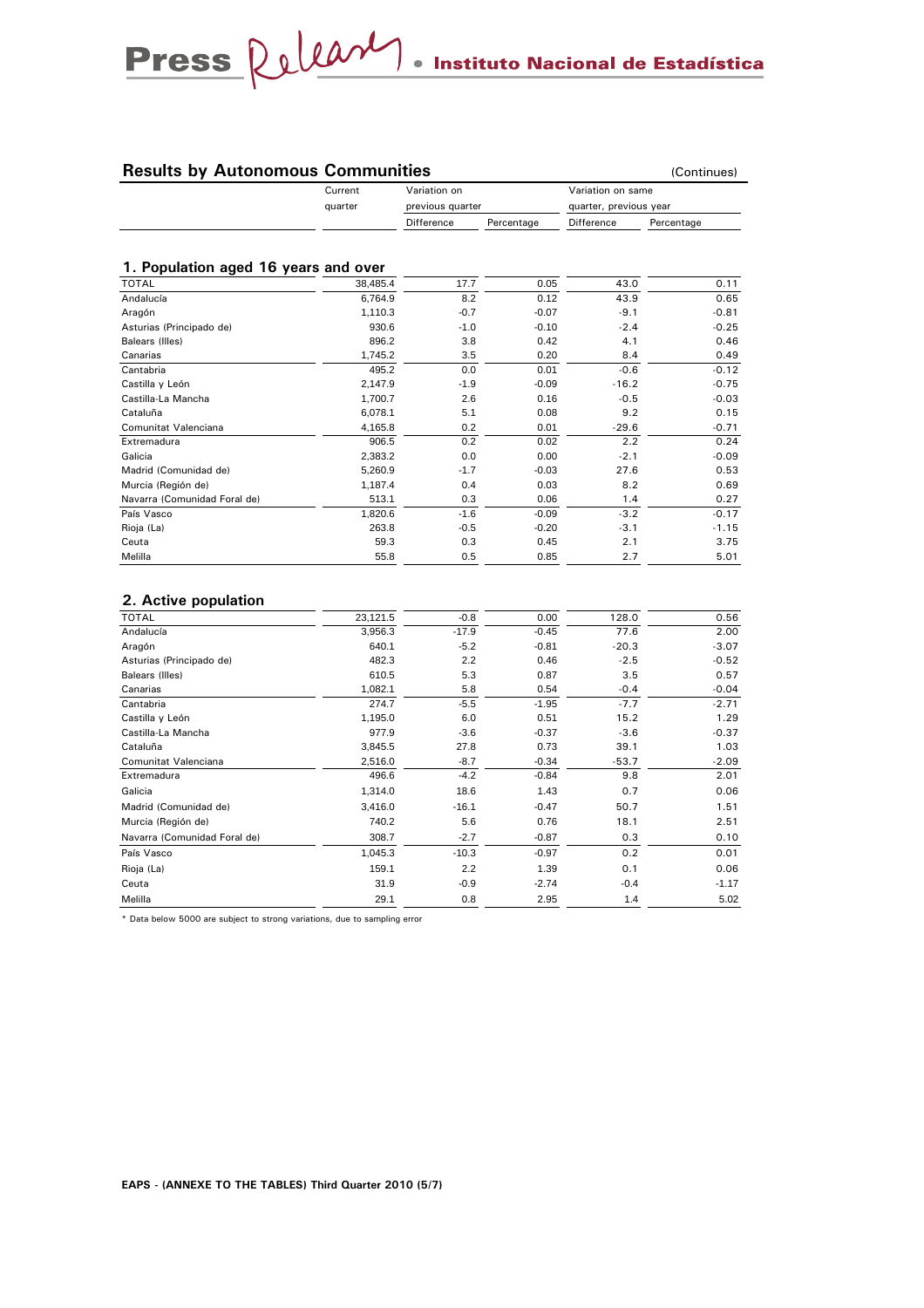#### **Results by Autonomous Communities** (Conclusion)

|                              | Current<br>quarter | Variation on<br>previous quarter |            | Variation on same<br>quarter, previous year |            |  |
|------------------------------|--------------------|----------------------------------|------------|---------------------------------------------|------------|--|
|                              |                    | Difference                       | Percentage | Difference                                  | Percentage |  |
| 3. Employed                  |                    |                                  |            |                                             |            |  |
| <b>TOTAL</b>                 | 18,546.8           | 69.9                             | 0.38       | $-323.4$                                    | $-1.71$    |  |
| Andalucía                    | 2,826.8            | $-43.4$                          | $-1.51$    | $-57.5$                                     | $-1.99$    |  |
| Aragón                       | 553.0              | $-0.8$                           | $-0.14$    | $-28.1$                                     | $-4.84$    |  |
| Asturias (Principado de)     | 413.4              | 11.9                             | 2.97       | $-6.4$                                      | $-1.52$    |  |
| Balears (Illes)              | 506.0              | 21.4                             | 4.41       | $-11.1$                                     | $-2.14$    |  |
| Canarias                     | 771.9              | 12.8                             | 1.69       | $-29.3$                                     | $-3.65$    |  |
| Cantabria                    | 241.2              | 0.0                              | 0.00       | $-9.5$                                      | $-3.78$    |  |
| Castilla y León              | 1.013.7            | 18.7                             | 1.88       | $-12.7$                                     | $-1.24$    |  |
| Castilla-La Mancha           | 785.2              | 13.3                             | 1.73       | $-16.3$                                     | $-2.03$    |  |
| Cataluña                     | 3.176.1            | 34.5                             | 1.10       | $-23.2$                                     | $-0.72$    |  |
| Comunitat Valenciana         | 1,927.1            | 4.1                              | 0.21       | $-78.4$                                     | $-3.91$    |  |
| Extremadura                  | 385.3              | $-3.2$                           | $-0.81$    | $-8.6$                                      | $-2.18$    |  |
| Galicia                      | 1,118.7            | 25.1                             | 2.29       | $-32.4$                                     | $-2.81$    |  |
| Madrid (Comunidad de)        | 2,870.4            | 1.9                              | 0.07       | $-11.3$                                     | $-0.39$    |  |
| Murcia (Región de)           | 562.9              | $-15.5$                          | $-2.67$    | $-7.8$                                      | $-1.36$    |  |
| Navarra (Comunidad Foral de) | 270.2              | $-7.1$                           | $-2.55$    | $-6.2$                                      | $-2.23$    |  |
| País Vasco                   | 941.0              | $-4.7$                           | $-0.50$    | 16.6                                        | 1.80       |  |
| Rioja (La)                   | 136.8              | $-0.9$                           | $-0.68$    | $-1.3$                                      | $-0.94$    |  |
| Ceuta                        | 24.8               | 0.7                              | 3.02       | $-1.3$                                      | $-4.83$    |  |
| Melilla                      | 22.3               | 1.0                              | 4.54       | 1.1                                         | 5.06       |  |

#### **4. Unemployed**

| <b>TOTAL</b>                 | 4,574.7 | $-70.8$ | $-1.52$  | 451.4   | 10.95    |
|------------------------------|---------|---------|----------|---------|----------|
| Andalucía                    | 1,129.5 | 25.5    | 2.31     | 135.1   | 13.59    |
| Aragón                       | 87.2    | $-4.4$  | $-4.84$  | 7.8     | 9.86     |
| Asturias (Principado de)     | 68.9    | $-9.7$  | $-12.35$ | 3.9     | 5.93     |
| Balears (Illes)              | 104.5   | $-16.1$ | $-13.37$ | 14.6    | 16.17    |
| Canarias                     | 310.2   | $-7.1$  | $-2.23$  | 28.8    | 10.25    |
| Cantabria                    | 33.4    | $-5.5$  | $-14.07$ | 1.8     | 5.79     |
| Castilla y León              | 181.4   | $-12.6$ | $-6.52$  | 27.9    | 18.17    |
| Castilla-La Mancha           | 192.6   | $-16.9$ | $-8.08$  | 12.6    | 7.02     |
| Cataluña                     | 669.4   | $-6.7$  | $-0.99$  | 62.2    | 10.25    |
| Comunitat Valenciana         | 588.9   | $-12.8$ | $-2.13$  | 24.7    | 4.37     |
| Extremadura                  | 111.3   | $-1.1$  | $-0.94$  | 18.4    | 19.76    |
| Galicia                      | 195.3   | $-6.5$  | $-3.22$  | 33.1    | 20.40    |
| Madrid (Comunidad de)        | 545.6   | $-18.0$ | $-3.20$  | 62.0    | 12.81    |
| Murcia (Región de)           | 177.3   | 21.0    | 13.47    | 25.9    | 17.11    |
| Navarra (Comunidad Foral de) | 38.5    | 4.4     | 12.81    | 6.5     | 20.20    |
| País Vasco                   | 104.3   | $-5.5$  | $-5.05$  | $-16.5$ | $-13.65$ |
| Rioja (La)                   | 22.3    | 3.1     | 16.32    | 1.4     | 6.68     |
| Ceuta                        | 7.2     | $-1.6$  | $-18.50$ | 0.9     | 13.99    |
| Melilla                      | 6.8     | $-0.1$  | $-1.94$  | 0.3     | 4.92     |

\* Data below 5,000 are subject to strong variations, due to sampling error

**EAPS - (ANNEXE TO THE TABLES) Third Quarter 2010 (6/7)**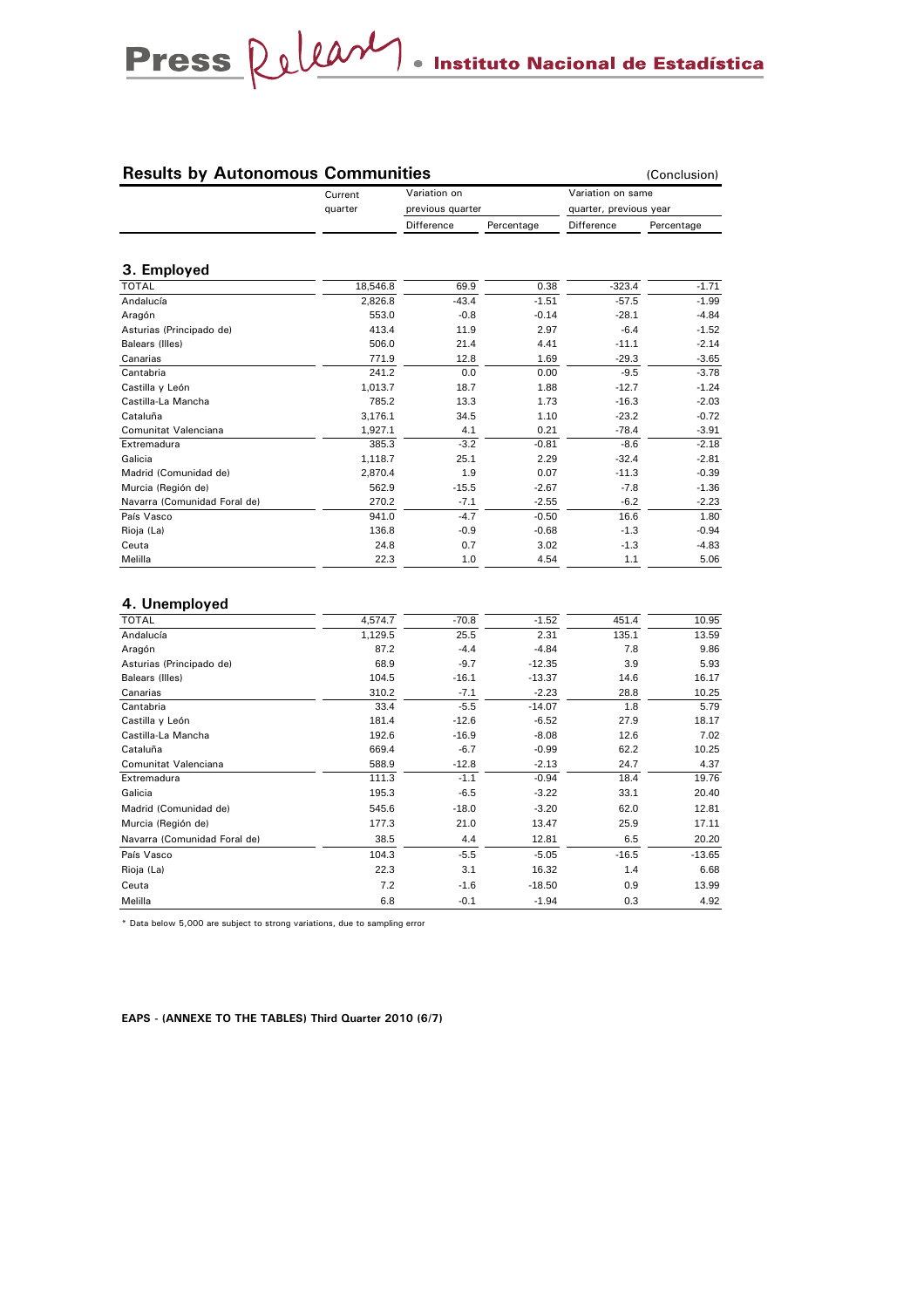#### **Results by Autonomous Communities**

(Absolute figures in thousands and rates in percentage)

5. Employed and unemployed by sex. Activity and unemployment rates

|                             | Both sexes |            | Males    |       |          |            | Females  |       |          |            |          |       |
|-----------------------------|------------|------------|----------|-------|----------|------------|----------|-------|----------|------------|----------|-------|
|                             | Employed   | Unemployed | Activity | Unem. | Employed | Unemployed | Activity | Unem. | Employed | Unemployed | Activity | Unem. |
|                             |            |            | rate     | rate  |          |            | rate     | Rate  |          |            | rate     | Rate  |
| <b>TOTAL</b>                | 18,546.8   | 4,574.7    | 60.08    | 19.79 | 10,376.2 | 2,480.2    | 68.28    | 19.29 | 8,170.6  | 2,094.6    | 52.22    | 20.40 |
| Andalucía                   | 2,826.8    | 1,129.5    | 58.48    | 28.55 | 1,644.5  | 606.5      | 67.68    | 26.94 | 1,182.2  | 523.1      | 49.59    | 30.67 |
| Aragón                      | 553.0      | 87.2       | 57.66    | 13.62 | 312.7    | 48.1       | 65.70    | 13.32 | 240.2    | 39.1       | 49.78    | 14.00 |
| <b>Asturias</b>             | 413.4      | 68.9       | 51.83    | 14.29 | 225.9    | 35.8       | 59.32    | 13.68 | 187.5    | 33.1       | 45.08    | 15.01 |
| <b>Balears (Illes)</b>      | 506.0      | 104.5      | 68.13    | 17.12 | 271.0    | 61.7       | 74.51    | 18.54 | 235.0    | 42.9       | 61.79    | 15.43 |
| Canarias                    | 771.9      | 310.2      | 62.00    | 28.67 | 429.0    | 177.0      | 69.99    | 29.20 | 342.8    | 133.3      | 54.14    | 27.99 |
| Cantabria                   | 241.2      | 33.4       | 55.47    | 12.18 | 134.3    | 18.0       | 63.43    | 11.84 | 106.9    | 15.4       | 47.97    | 12.59 |
| Castilla y Leon             | .013.7     | 181.4      | 55.64    | 15.18 | 585.4    | 89.5       | 63.80    | 13.26 | 428.3    | 91.9       | 47.72    | 17.66 |
| Castilla-La Mancha          | 785.2      | 192.6      | 57.50    | 19.70 | 481.7    | 100.0      | 68.16    | 17.19 | 303.5    | 92.6       | 46.76    | 23.38 |
| Cataluña                    | 3,176.1    | 669.4      | 63.27    | 17.41 | 1,731.3  | 383.2      | 71.23    | 18.12 | ,444.8   | 286.2      | 55.67    | 16.53 |
| <b>Comunitat Valenciana</b> | ,927.1     | 588.9      | 60.40    | 23.41 | 0.77.0   | 328.6      | 68.41    | 23.38 | 850.1    | 260.3      | 52.60    | 23.44 |
| <b>Extremadura</b>          | 385.3      | 111.3      | 54.79    | 22.41 | 233.5    | 57.1       | 64.98    | 19.66 | 151.9    | 54.1       | 44.86    | 26.28 |
| Galicia                     | 1.118.7    | 195.3      | 55.14    | 14.86 | 612.4    | 99.7       | 62.57    | 14.00 | 506.3    | 95.6       | 48.34    | 15.88 |
| Madrid (Comunid.de)         | 2,870.4    | 545.6      | 64.93    | 15.97 | 1,534.1  | 276.9      | 71.89    | 15.29 | .336.3   | 268.7      | 58.54    | 16.74 |
| Murcia (Región de)          | 562.9      | 177.3      | 62.34    | 23.95 | 326.3    | 104.2      | 71.89    | 24.21 | 236.7    | 73.1       | 52.62    | 23.60 |
| Navarra (C. Foral de)       | 270.2      | 38.5       | 60.16    | 12.47 | 153.8    | 18.2       | 67.70    | 10.56 | 116.4    | 20.3       | 52.77    | 14.88 |
| País Vasco                  | 941.0      | 104.3      | 57.41    | 9.98  | 515.1    | 56.4       | 65.03    | 9.87  | 425.9    | 47.9       | 50.31    | 10.10 |
| Rioja (La)                  | 136.8      | 22.3       | 60.29    | 13.99 | 78.3     | 11.8       | 68.84    | 13.04 | 58.5     | 10.5       | 51.88    | 15.22 |
| Ceuta                       | 24.8       | 7.2        | 53.85    | 22.44 | 16.0     | 4.5        | 67.00    | 22.11 | 8.8      | 2.6        | 39.84    | 23.02 |
| Melilla                     | 22.3       | 6.8        | 52.11    | 23.37 | 13.9     | 3.0        | 63.38    | 17.62 | 8.4      | 3.8        | 41.81    | 31.34 |

\* Data below 5,000 are subject to strong variations, due to sampling errors

**EAPS - (ANNEXE TO THE TABLES) Third Quarter 2010 (7/7)**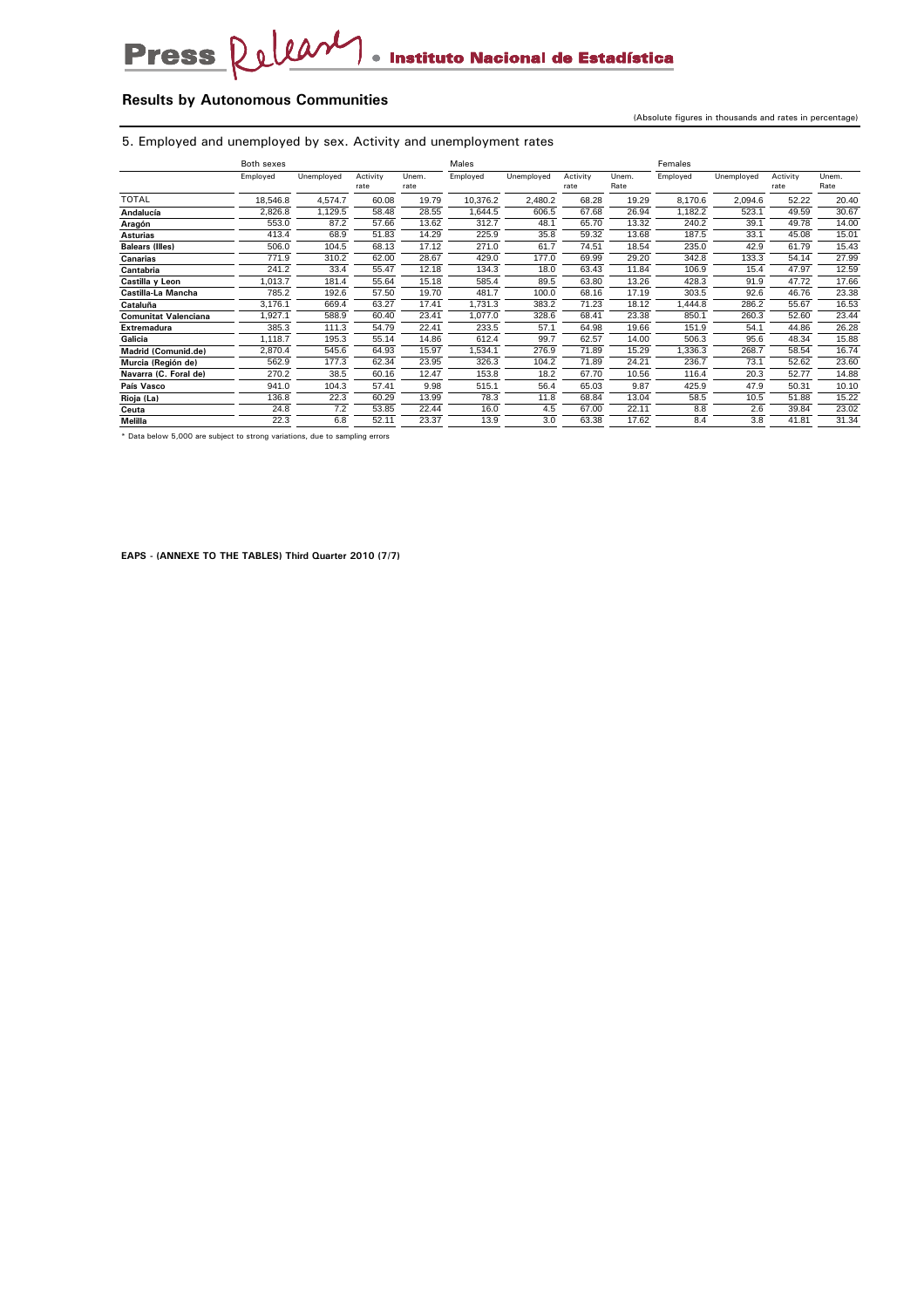## **Employed and unemployed by sex APS** Third Quarter 2010







**Activity rate**



**Unemployment rate**

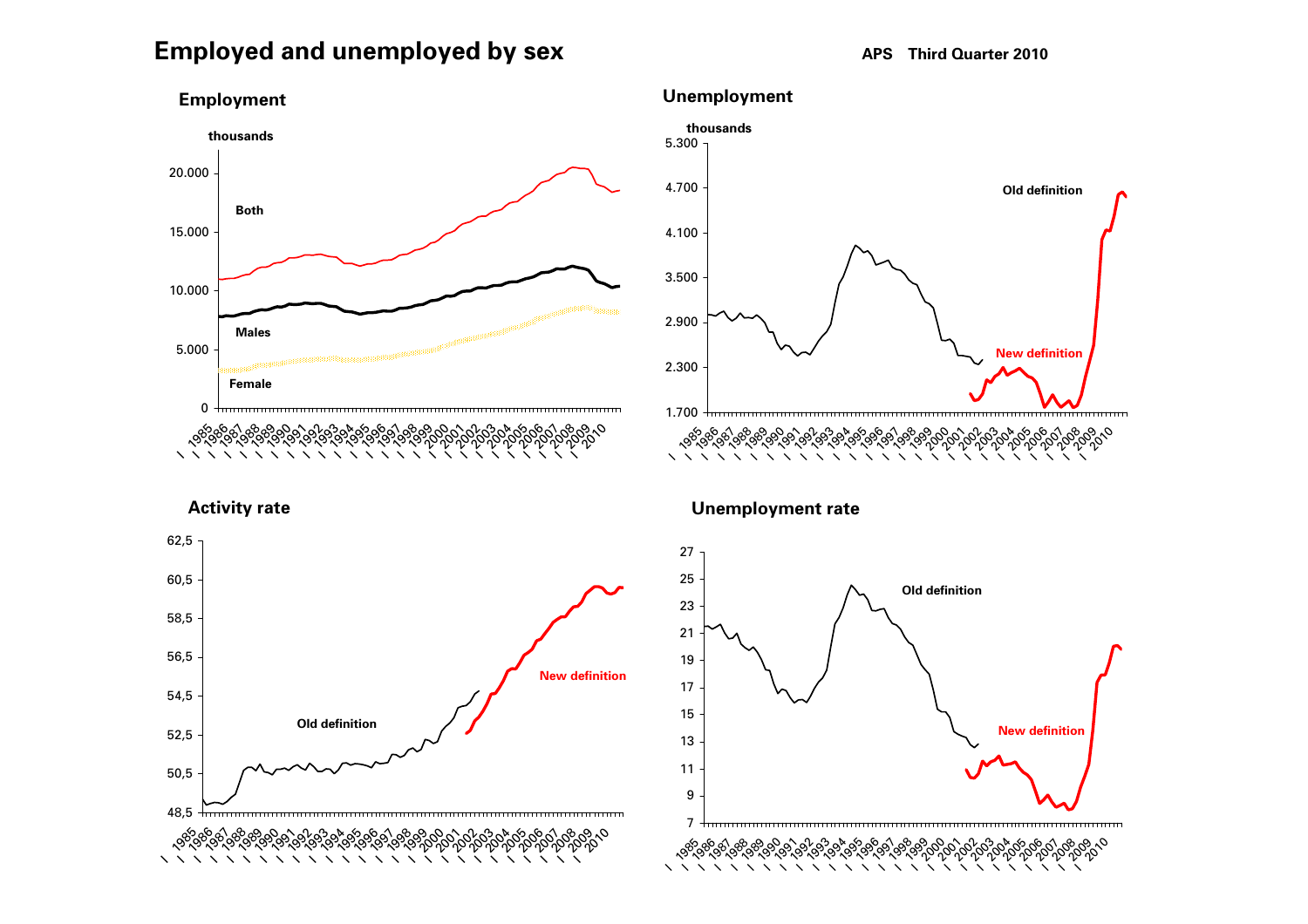## **Employed and Unemployed by age APS** Third Quarter 2010



#### **Employment (thousands)**

**Variation percentages over the previous quarter and over the same quarter of the previous year**





**Unemployed Unemployment**

**Unemployment (thousands)**